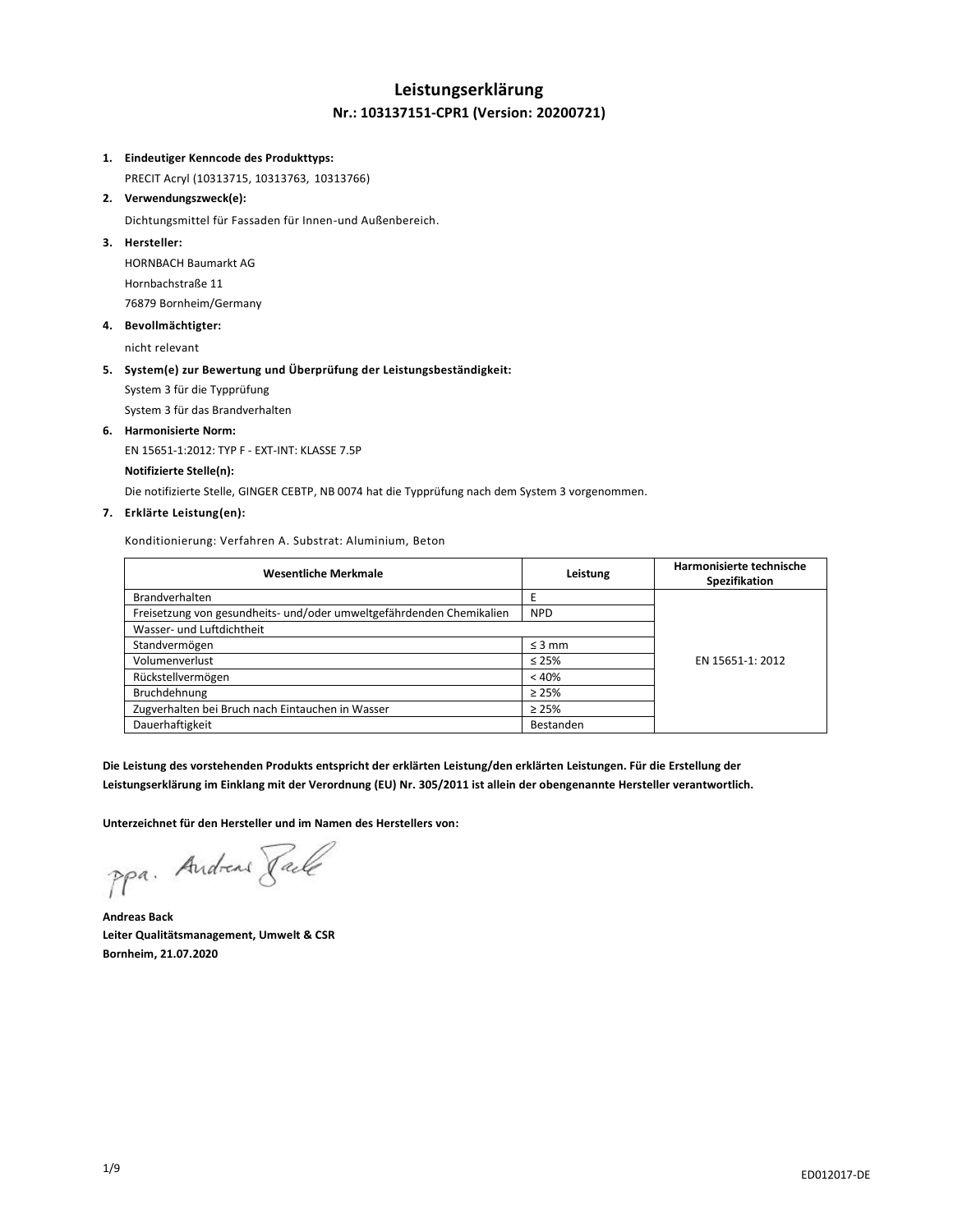## **Declaration of Performance No 103137151-CPR1 (Version: 20200721)**

- **1. Unique identification code of the product-type:**
	- PRECIT Acrylic (10313715, 10313763, 10313766)
- **2. Intended use/es:**

Sealant for interior and exterior facades.

**3. Manufacturer:**

HORNBACH Baumarkt AG Hornbachstraße 11 76879 Bornheim/Germany

**4. Authorised representative:**

not relevant

**5. System/s of AVCP:**

System 3 for the type test System 3 for reaction to fire

**6. Harmonised standard:**

EN 15651-1:2012: TYP F - EXT-INT: CLASS 7.5P

## **Notified body/ies:**

The notified body, GINGER CEBTP, NB 0074, has performed the type test following system 3.

### **7. Declared performance/s:**

Conditioning: Procedure A. Substrate: Aluminium, Concrete

| <b>Essential characteristics</b>                              | Performance | Harmonised technical specification |
|---------------------------------------------------------------|-------------|------------------------------------|
| Reaction to fire                                              |             |                                    |
| Release of chemicals harmful to health and/or the environment | <b>NPD</b>  |                                    |
| Water- and air-tightness                                      |             |                                    |
| Stability                                                     | $\leq$ 3 mm |                                    |
| Loss of volume                                                | $\leq 25\%$ | EN 15651-1: 2012                   |
| Resilience                                                    | < 40%       |                                    |
| Elongation at break                                           | $\geq 25\%$ |                                    |
| Tensile behaviour at break after immersion in water           | $\geq 25\%$ |                                    |
| Durability                                                    | Passed      |                                    |

**The performance of the product identified above is in conformity with the set of declared performance/s. This declaration of performance is issued, in accordance with Regulation (EU) No 305/2011, under the sole responsibility of the manufacturer identified above.**

**Signed for and on behalf of the manufacturer by:**

ppa. Andreas Face

**Andreas Back Head of Quality Assurance, Environmental Issues & CSR At Bornheim on 21.07.2020**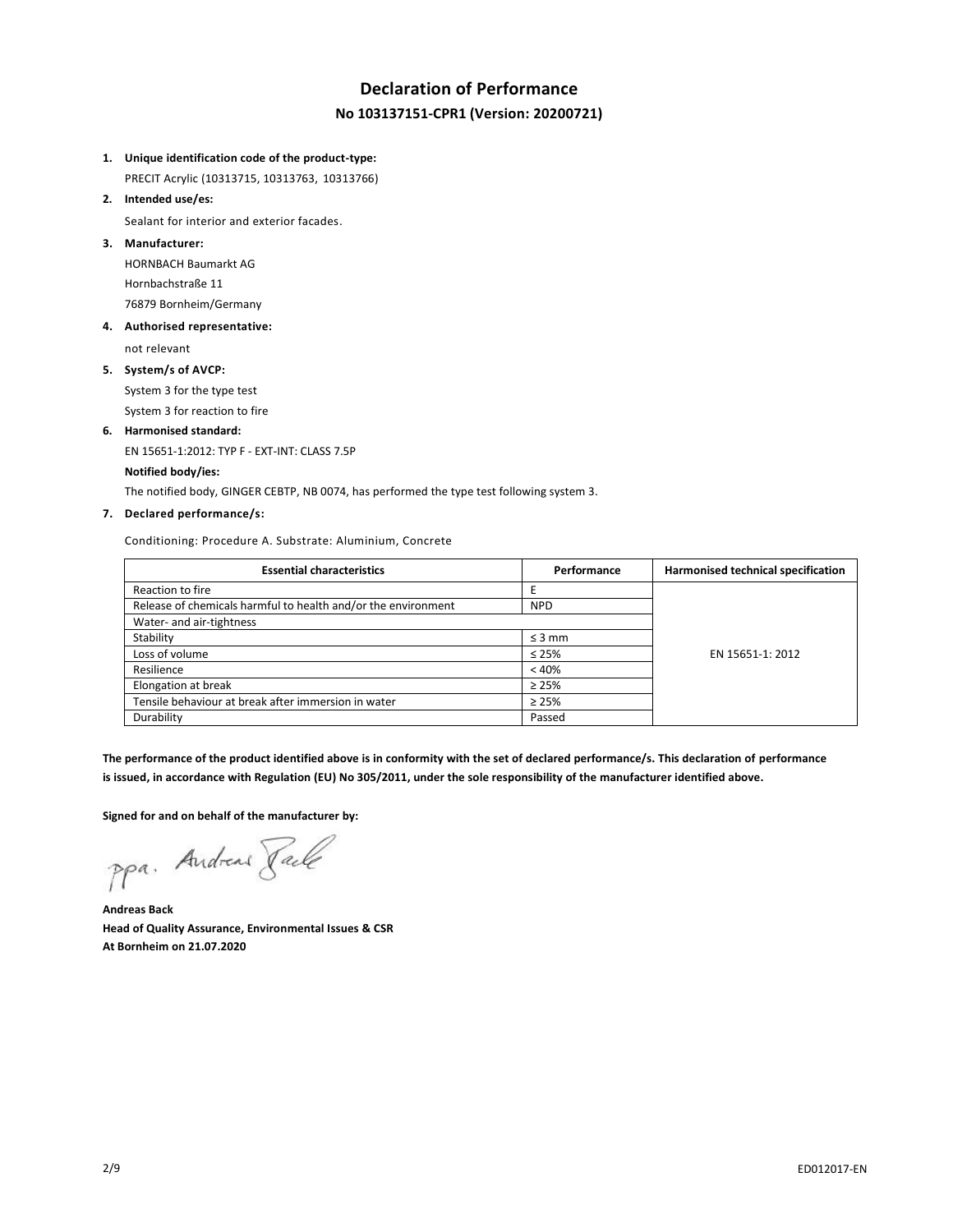# **Déclaration des Performances N <sup>o</sup> 103137151-CPR1 (Version 20200721)**

#### **1. Code d'identification unique du produit type :**

PRECIT Acrylique (10313715, 10313763, 10313766)

#### **2. Usage(s) prévu(s) :**

Produit d'étanchéité pour façades pour l'extérieur et l'intérieur.

#### **3. Fabricant :**

HORNBACH Baumarkt AG Hornbachstraße 11 76879 Bornheim/Germany

#### **4. Mandataire :**

non pertinent

#### **5. Système(s) d'évaluation et de vérification de la constance des performances :**

Système 3 pour le contrôle de type

Système 3 pour le comportement au feu

#### **6. Norme harmonisée :**

EN 15651-1:2012 : TYPE F - EXT-INT : CLASSE 7.5P

#### **Organisme(s) notifié(s) :**

L'institut agréé, GINGER CEBTP, NB 0074, a effectué le contrôle de type selon le système 3.

## **7. Performance(s) déclarées :**

Conditions : Comportement A. Substrat : Aluminium, Béton

| Caractéristiques essentielles                                                    | Performance | Spécifications techniques<br>harmonisées |
|----------------------------------------------------------------------------------|-------------|------------------------------------------|
| Comportement au feu                                                              |             |                                          |
| Dégagement de produits chimiques dangereux pour la santé et / ou l'environnement | <b>NPD</b>  |                                          |
| Etanchéité à l'eau et à l'air                                                    |             |                                          |
| Stabilité                                                                        | $\leq$ 3 mm |                                          |
| Perte de volume                                                                  | $\leq 25\%$ | EN 15651-1: 2012                         |
| Reprise élastique                                                                | < 40%       |                                          |
| Allongement à la rupture                                                         | $\geq$ 25 % |                                          |
| Allongement à la rupture après immersion dans l'eau                              | $\geq 25\%$ |                                          |
| Durabilité                                                                       | Réussi      |                                          |

**Les performances du produit identifié ci-dessus sont conformes aux performances déclarées. Conformément au règlement (UE) n <sup>o</sup> 305/2011, la présente déclaration des performances est établie sous la seule responsabilité du fabricant mentionné ci-dessus.**

**Signé pour le fabricant et en son nom par :**

ppa. Andreas Paule

**Andreas Back Directeur Management de la qualité & CSR À Bornheim, le 21.07.2020**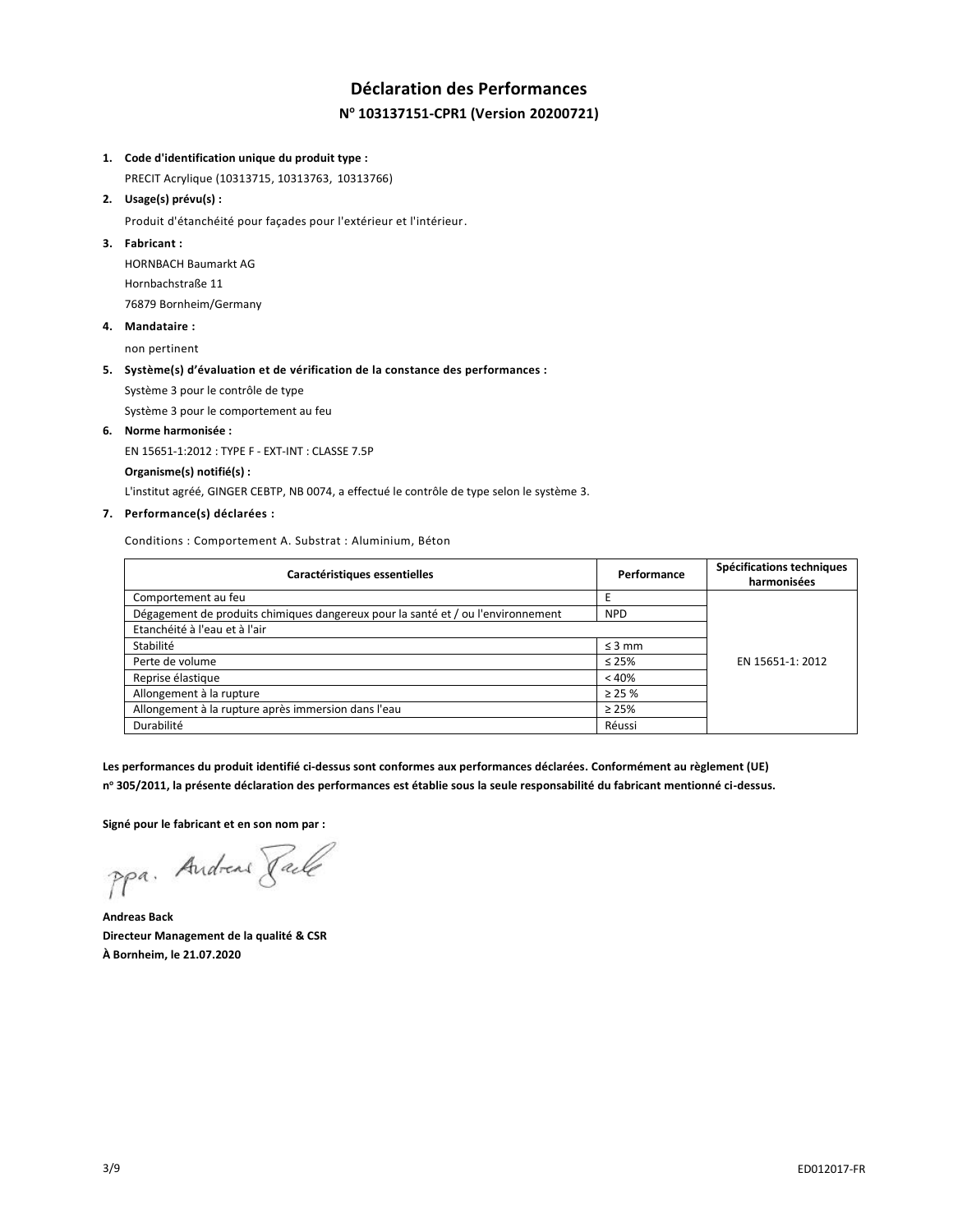## **Dichiarazione di Prestazione N. 103137151-CPR1 (Versione 20200721)**

#### **1. Codice di identificazione unico del prodotto-tipo:**

PRECIT Acryl (10313715, 10313763, 10313766)

**2. Usi previsti:**

Sigillante per facciate per interni ed esterni.

### **3. Fabbricante:**

HORNBACH Baumarkt AG Hornbachstraße 11 76879 Bornheim/Germany

#### **4. Mandatario:**

non rilevante

#### **5. Sistemi di VVCP:**

Sistema 3 per la prova di tipo

Sistema 3 per il comportamento antincendio

#### **6. Norma armonizzata:**

EN 15651-1:2012: TIPO F - EXT-INT: CLASSE 7.5P

#### **Organismi notificati:**

L'ente di notifica, GINGER CEBTP, NB 0074 ha realizzato la prova di tipo secondo il sistema 3.

#### **7. Prestazioni dichiarate:**

Condizionamento: Processo A. Substrato: Alluminio, Calcestruzzo

| Caratteristiche essenziali                                      | Prestazioni | Specifiche tecniche armonizzate |
|-----------------------------------------------------------------|-------------|---------------------------------|
| Comportamento antincendio                                       |             |                                 |
| Rilascio di agenti chimici dannosi per la salute e/o l'ambiente | <b>NPD</b>  |                                 |
| A tenuta d'acqua e aria                                         |             |                                 |
| Stabilità                                                       | $\leq$ 3 mm |                                 |
| Perdita di volume                                               | $\leq 25\%$ | EN 15651-1: 2012                |
| Resilienza                                                      | < 40%       |                                 |
| Allungamento a rottura                                          | $\geq 25\%$ |                                 |
| Allungamento alla rottura dopo immersione in acqua              | $\geq 25\%$ |                                 |
| Durevolezza                                                     | Superata    |                                 |

**La prestazione del prodotto sopra identificato è conforme all'insieme delle prestazioni dichiarate. La presente dichiarazione di responsabilità viene emessa, in conformità al regolamento (UE) n. 305/2011, sotto la sola responsabilità del fabbricante sopra identificato.**

**Firmato a nome e per conto del fabbricante da:**

ppa. Andreas Faile

**Andreas Back Responsabile Qualità & CSR In Bornheim addì 21.07.2020**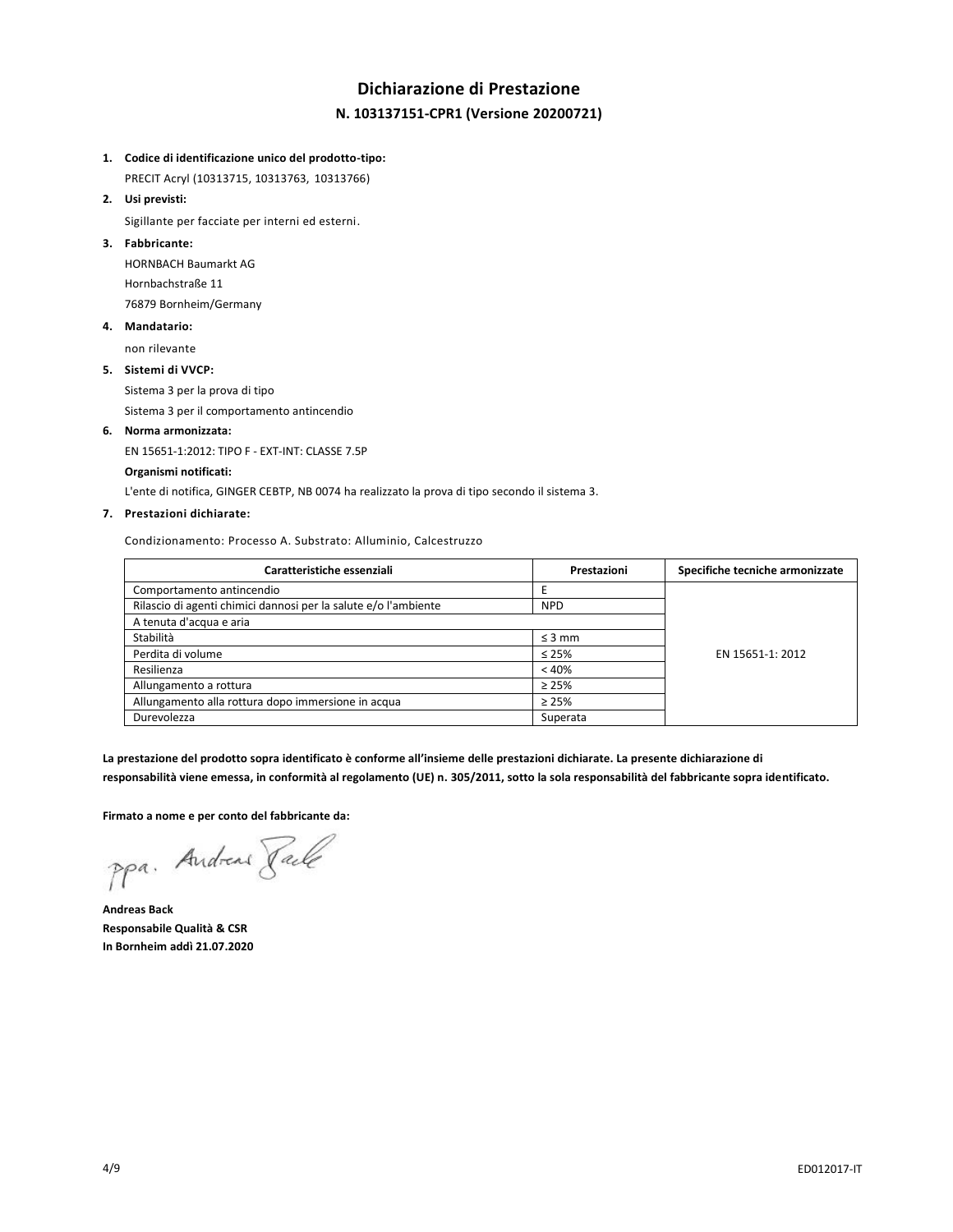## **Prestatieverklaring Nr. 103137151-CPR1 (Versie 20200721)**

#### **1. Unieke identificatiecode van het producttype:**

PRECIT Acryl (10313715, 10313763, 10313766)

**2. Beoogd(e) gebruik(en):**

Afdichtingsmiddel voor voorgevels, voor gebruik binnen en buiten.

### **3. Fabrikant:**

HORNBACH Baumarkt AG Hornbachstraße 11 76879 Bornheim/Germany

**4. Gemachtigde:**

niet relevant

#### **5. Het system of de systemen voor de beoordeling en verificatie van de prestatiebestendigheid:**

Systeem 3 voor de typetest

Systeem 3 voor het brandgedrag

#### **6. Geharmoniseerde norm:**

EN 15651-1:2012: TYP F - EXT-INT: KLASSE 7.5P

#### **Aangemelde instantie(s):**

De aangemelde instantie, GINGER CEBTP, NB 0074 heeft de typetest volgens het systeem 3 uitgevoerd.

#### **7. Aangegeven prestatie(s):**

Conditionering: Methode A. Substraat: Aluminium, Beton

| Essentiële kenmerken                                                              | Vermogen    | Geharmoniseerde<br>technische specificatie |
|-----------------------------------------------------------------------------------|-------------|--------------------------------------------|
| Brandgedrag                                                                       |             |                                            |
| Vrijkomen van chemicaliën die gevaarlijk zijn voor de gezondheid en/of het milieu | <b>NPD</b>  |                                            |
| Water- en luchtdichtheid                                                          |             |                                            |
| Standvermogen                                                                     | $\leq$ 3 mm |                                            |
| Volumeverlies                                                                     | $\leq 25\%$ | EN 15651-1: 2012                           |
| Elastisch herstelvermogen                                                         | < 40%       |                                            |
| <b>Breukrek</b>                                                                   | $\geq 25\%$ |                                            |
| Treksterkte bij breuk na indompelen in water                                      | $\geq 25\%$ |                                            |
| Duurzaamheid                                                                      | Aangetoond  |                                            |

**De prestaties van het hierboven omschreven product zijn conform de aangegeven prestaties. Deze prestatieverklaring wordt in overeenstemming met Verordening (EU) nr. 305/2011 onder de exclusieve verantwoordelijkheid van de hierboven vermelde fabrikant verstrekt.**

**Ondertekend voor en namens de fabrikant door:**

ppa. Andreas Face

**Andreas Back hoofd Kwaliteitsmanagement & CSR Te Bornheim op 21.07.2020**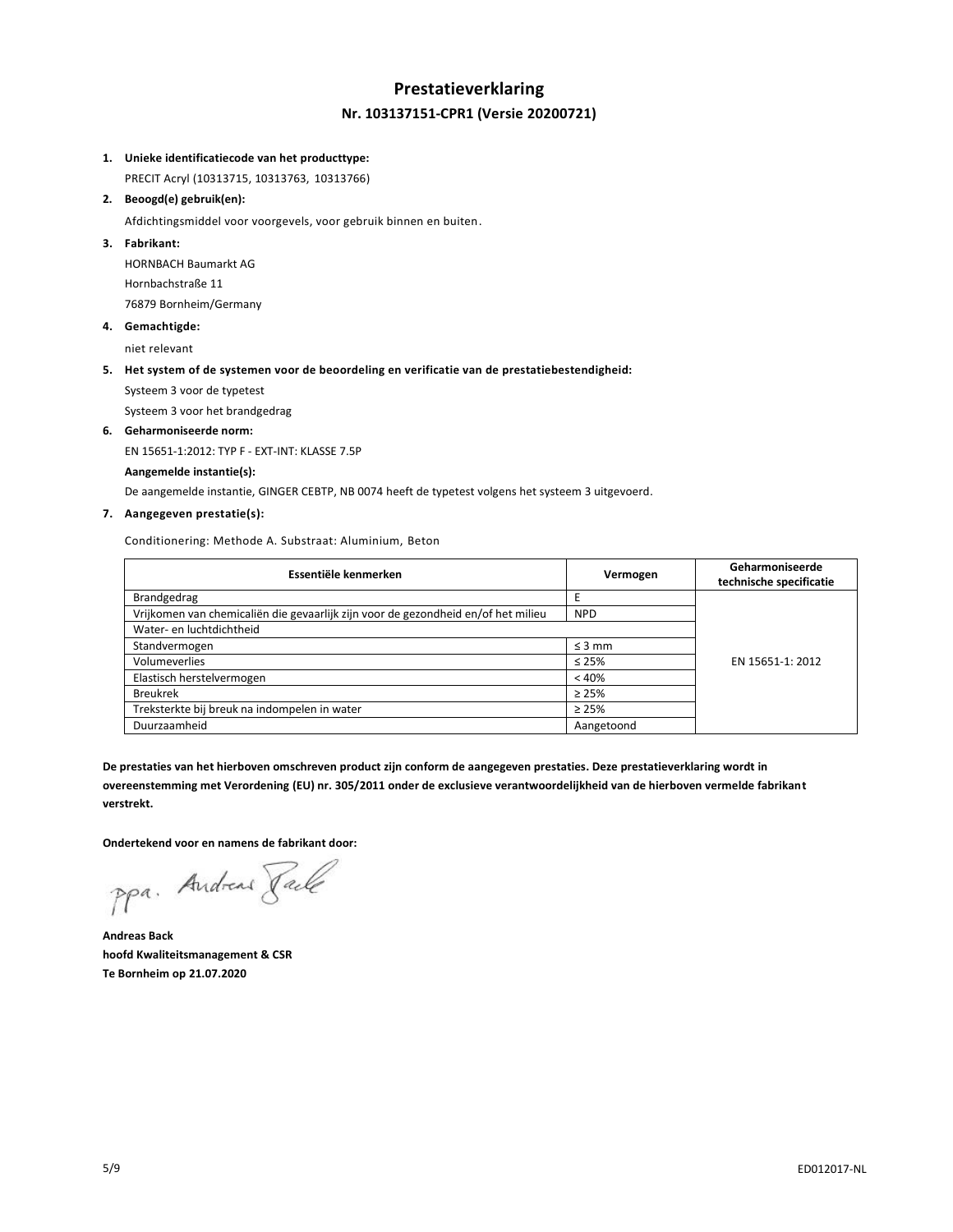## **Prestandadeklaration Nr 103137151-CPR1 (Version 20200721)**

#### **1. Produkttypens unika identifikationskod:**

PRECIT Akryl (10313715, 10313763, 10313766)

**2. Avsedd användning/avsedda användningar:**

Tätningsmedel för fasader i inom- och utomhusområden.

**3. Tillverkare:**

HORNBACH Baumarkt AG Hornbachstraße 11 76879 Bornheim/Germany

**4. Tillverkarens representant:**

ej relevant

## **5. System för bedömning och fortlöpande kontroll av prestanda:**

System 3 för typprovning

System 3 för förhållningssätt vid brand

#### **6. Harmoniserad standard:**

EN 15651-1:2012: TYP F - EXT-INT: KLASS 7.5P

#### **Anmält/anmälda organ:**

Det officiella certifieringsorganet, GINGER CEBTP, NB 0074 har utfört typprovningen enligt system 3.

## **7. Angiven prestanda:**

Konditionering: Förfarande A. Substrat: aluminium, betong

| Väsentliga kännetecken                                | Prestanda   | <b>Harmoniserad teknisk</b><br>specifikation |
|-------------------------------------------------------|-------------|----------------------------------------------|
| Förhållningssätt vid brand                            |             |                                              |
| Utsläpp av hälso- och / eller miljöfarliga kemikalier | <b>NPD</b>  |                                              |
| Vatten- och lufttäthet                                |             |                                              |
| Stabilitet                                            | $\leq$ 3 mm |                                              |
| Volymförlust                                          | $\leq 25\%$ | EN 15651-1: 2012                             |
| Återställningsförmåga                                 | < 40%       |                                              |
| Brottöjning                                           | $\geq 25\%$ |                                              |
| Dragbeteende vid brott efter neddoppning i vatten     | $\geq 25\%$ |                                              |
| Beständighet                                          | godkänd     |                                              |

**Prestandan för ovanstående produkt överensstämmer med den angivna prestandan. Denna prestandadeklaration har utfärdats i enlighet med förordning (EU) nr 305/2011 på eget ansvar av den tillverkare som anges ovan.**

**Undertecknad på tillverkarens vägnar av:**

ppa. Andreas Face

**Andreas Back ledare för kvalitetsmanagement & CSR Bornheim den 21.07.2020**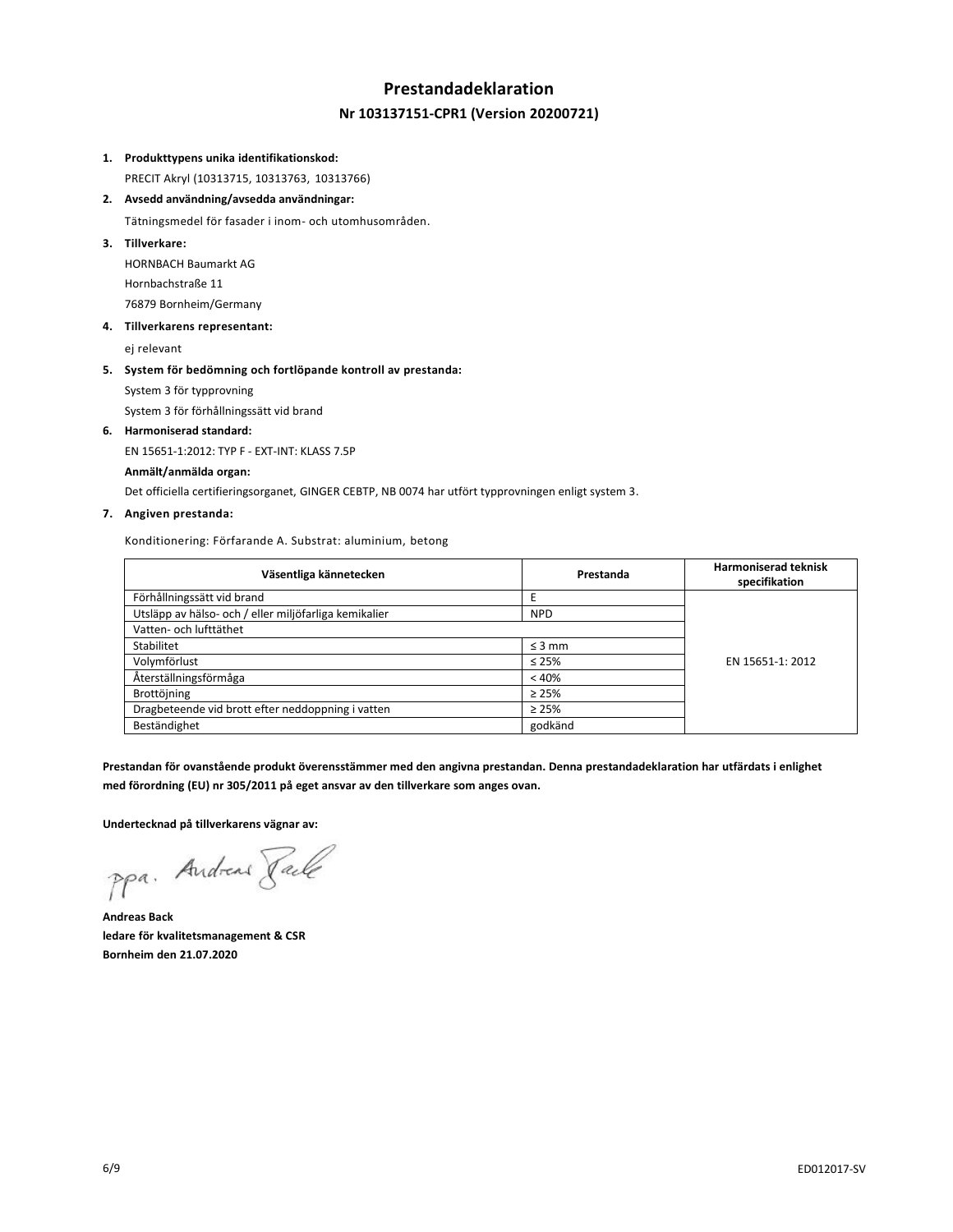## **Prohlášení o Vlastnostech č. 103137151-CPR1 (Verze 20200721)**

#### **1. Jedinečný identifikační kód typu výrobku:**

PRECIT akryl (10313715, 10313763, 10313766)

## **2. Zamýšlené/zamýšlená použití:**

Těsnicí prostředek na fasády pro vnitřní i venkovní prostory.

### **3. Výrobce:**

HORNBACH Baumarkt AG Hornbachstraße 11 76879 Bornheim/Germany

## **4. Zplnomocněný zástupce:**

irelevantní

#### **5. Systém/systémy POSV:**

Systém 3 pro typovou zkoušku Systém 3 pro požární vlastnosti

## **6. Harmonizovaná norma:**

EN 15651-1:2012: TYP F - EXT-INT: Třída 7.5P

#### **Oznámený subjekt/oznámené subjekty:**

Notifikované místo, GINGER CEBTP, NB 0074 provedlo typovou zkoušku podle systému 3.

## **7. Deklarovaná vlastnost/Deklarované vlastnosti:**

Nastavení podmínek: Postup A. Substrát: Hliník, Beton

| Podstatné vlastnosti                                               | Výkon       | Harmonizovaná technická specifikace |
|--------------------------------------------------------------------|-------------|-------------------------------------|
| Požární vlastnosti                                                 |             |                                     |
| Uvolňování zdraví a/nebo životnímu prostředí škodlivých chemikálií | <b>NPD</b>  |                                     |
| Vodotěsnost a vzduchotěsnost                                       |             |                                     |
| Stabilita                                                          | $\leq$ 3 mm |                                     |
| Objemová ztráta                                                    | $\leq 25\%$ | EN 15651-1: 2012                    |
| Elastické zotavení                                                 | < 40%       |                                     |
| Mezní protažení                                                    | $\geq 25\%$ |                                     |
| Mezní protažení po ponoření do vody                                | $\geq 25\%$ |                                     |
| Trvanlivost                                                        | Obstál      |                                     |

**Vlastnosti výše uvedeného výrobku jsou ve shodě se souborem deklarovaných vlastností. Toto prohlášení o vlastnostech se v souladu s nařízením (EU) č. 305/2011 vydává na výhradní odpovědnost výrobce uvedeného výše.**

**Podepsáno za výrobce a jeho jménem:**

ppa. Andreas Face

**Andreas Back vedoucí oddělení kvality & CSR V Bornheim dne 21.07.2020**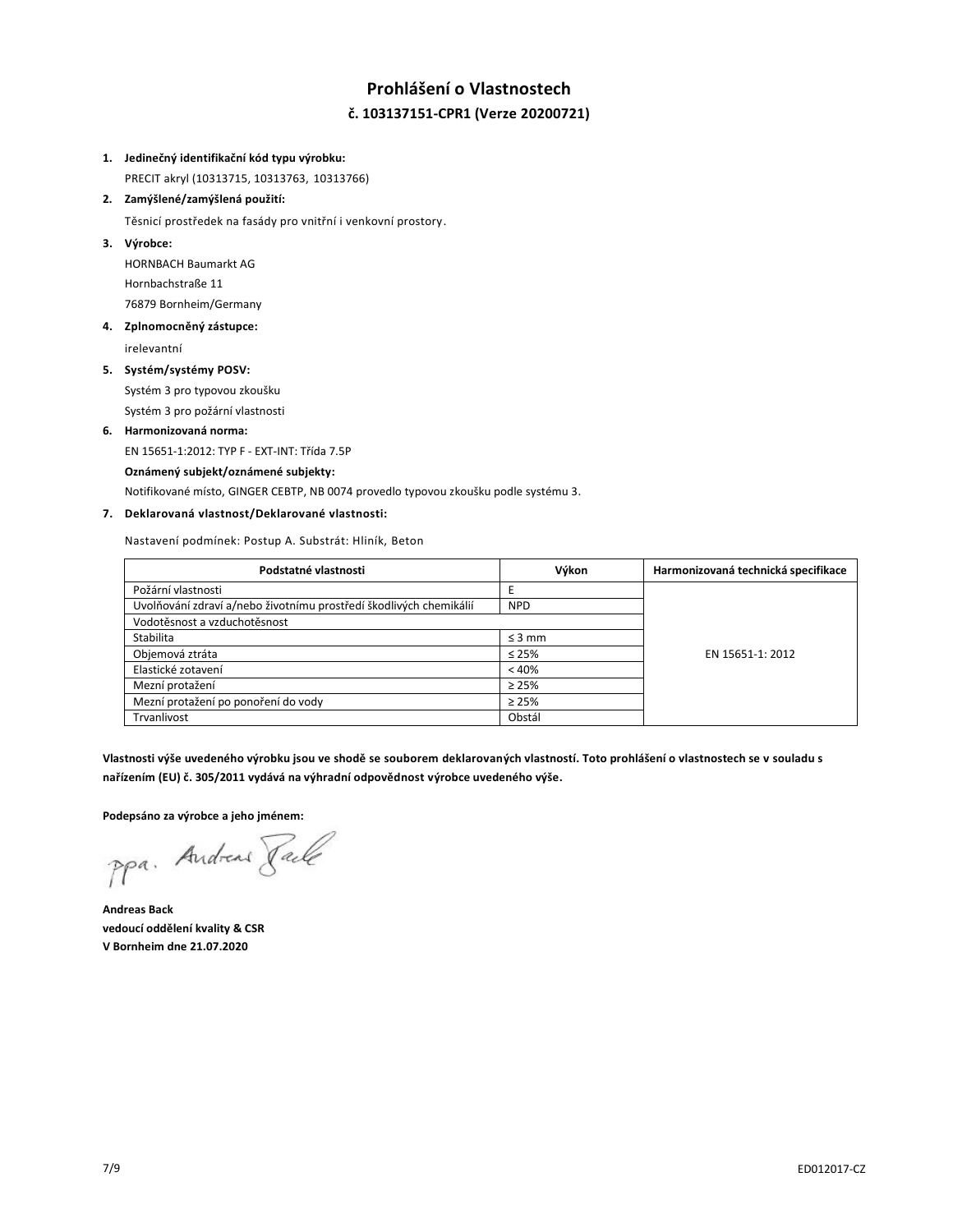# **Vyhlásenie o Parametroch č. 103137151-CPR1 (Verzia 20200721)**

## **1. Jedinečný identifikačný kód typu výrobku:**

PRECIT akryl (10313715, 10313763, 10313766)

### **2. Zamýšľané použitie/použitia:**

Tesniaci prostriedok na fasády v interiéri a exteriéri.

## **3. Výrobca:**

HORNBACH Baumarkt AG Hornbachstraße 11 76879 Bornheim/Germany

#### **4. Splnomocnený zástupca:**

irelevantný

## **5. Systém(-y) posudzovania a overovania nemennosti parametrov:** Systém 3 na skúšku typu

Systém 3 pre správanie sa pri požiari

#### **6. Harmonizovaná norma:**

EN 15651-1:2012: TYP F - EXT-INT: TRIEDA 7.5P

#### **Notifikovaný(-é) subjekt(-y):**

Notifikačné miesto, GINGER CEBTP, NB 0074 skúšku typu podľa systému 3.

## **7. Deklarované parametre:**

Uskladnenie: Proces A. Substrát: Hliník, Betón

| Podstatné znaky                                                           | Výkon       | Harmonizované technické<br>špecifikácie |
|---------------------------------------------------------------------------|-------------|-----------------------------------------|
| Správanie sa pri požiari                                                  |             |                                         |
| Uvoľňovanie zdraviu škodlivých a/alebo ekologicky nebezpečných chemikálií | <b>NPD</b>  |                                         |
| Hustota vody alebo vzduchu                                                |             |                                         |
| Priľnavosť                                                                | $\leq$ 3 mm |                                         |
| Strata objemu                                                             | $\leq 25\%$ | EN 15651-1: 2012                        |
| Možnosti spätného prestavenia                                             | < 40%       |                                         |
| Rozpínanie pri prasknutí                                                  | $\geq 25\%$ |                                         |
| Ťažné vlastnosti pri prasknutí po ponorení do vody                        | $\geq 25\%$ |                                         |
| Životnosť                                                                 | V poriadku  |                                         |

**Uvedené parametre výrobku sú v zhode so súborom deklarovaných parametrov. Toto vyhlásenie o parametroch sa v súlade s nariadením (EU) č. 305/2011 vydáva na výhradnú zodpovednosť uvedeného výrobcu.**

**Podpísal(-a) za a v mene výrobcu:**

ppa. Andreas Face

**Andreas Back vedúci manažmentu kvality & CSR V Bornheim dňa 21.07.2020**